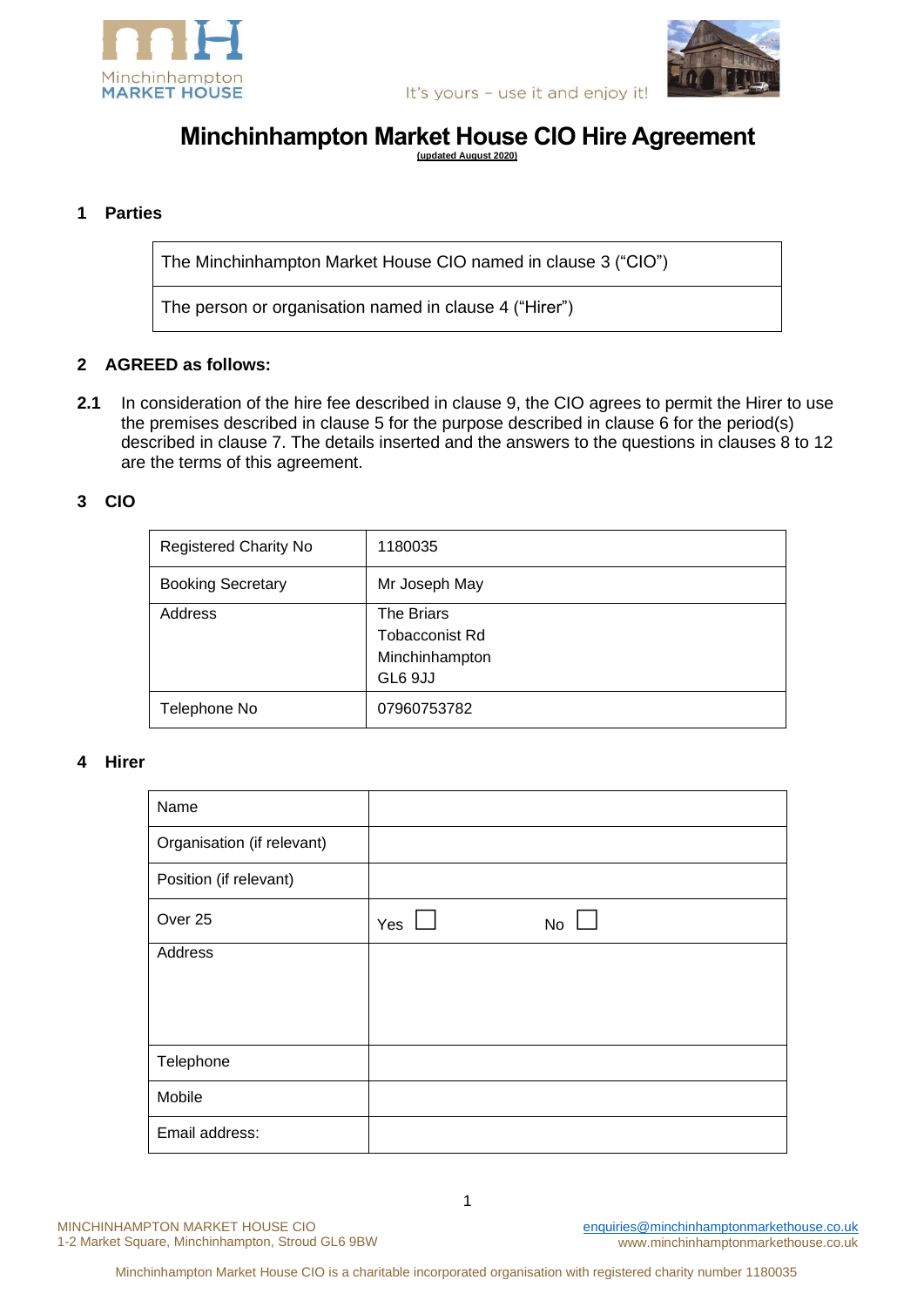#### **5 Premises - The Market House:**

| Hirer to complete                 | Yes           | N <sub>0</sub> |
|-----------------------------------|---------------|----------------|
| Require use of Main Hall          |               |                |
| Require use of Undercroft         |               |                |
| Food will be provided             |               |                |
| Licence to sell alcohol required? |               |                |
| Commercial Use?                   |               |                |
| Public or Private Event?          | <b>Public</b> | Private        |

# **6 Purpose/description of hiring**

# **7 Date(s) required (please tick where appropriate)**

| Day of week plus start & end |         | <b>Time Slot</b> | Prep Time | Number of             |                          |
|------------------------------|---------|------------------|-----------|-----------------------|--------------------------|
| dates                        | Morning | Afternoon        | Evening   | required?<br>Yes / No | sessions<br>(max 52 wks) |
|                              |         |                  |           |                       |                          |
|                              |         |                  |           |                       |                          |
|                              |         |                  |           |                       |                          |
|                              |         |                  |           |                       |                          |

# **8 Conditions of Hire and Licensing**

| Circle and enter initials in right hand column                                                                                                                                                                                                     | Yes. | No. | Sign |
|----------------------------------------------------------------------------------------------------------------------------------------------------------------------------------------------------------------------------------------------------|------|-----|------|
| 8.1 The Hirer has read and understood and agrees to comply<br>with the conditions laid down in the document,<br>'Minchinhampton Market House CIO - Standard Conditions<br>of Hire'                                                                 |      |     |      |
| 8.2 The Hirer has read the Authorised Premises Licences<br>(Section 5 of the 'Standard Conditions of Hire') and agrees<br>that they cover all the activities required                                                                              |      |     |      |
| 8.3 The Hirer requires activities not covered by the Authorised<br>Premises Licences (Section 5 of the 'Standard Conditions of<br>Hire'), and has a written consent from the Minchinhampton<br>Market House CIO for a Temporary Event Notice (TEN) |      |     |      |
| 8.4 The Hirer has read and understood and agrees to comply<br>with the conditions laid down in the document,<br>'Minchinhampton Market House CIO - Standard Conditions<br>of Hire'                                                                 |      |     |      |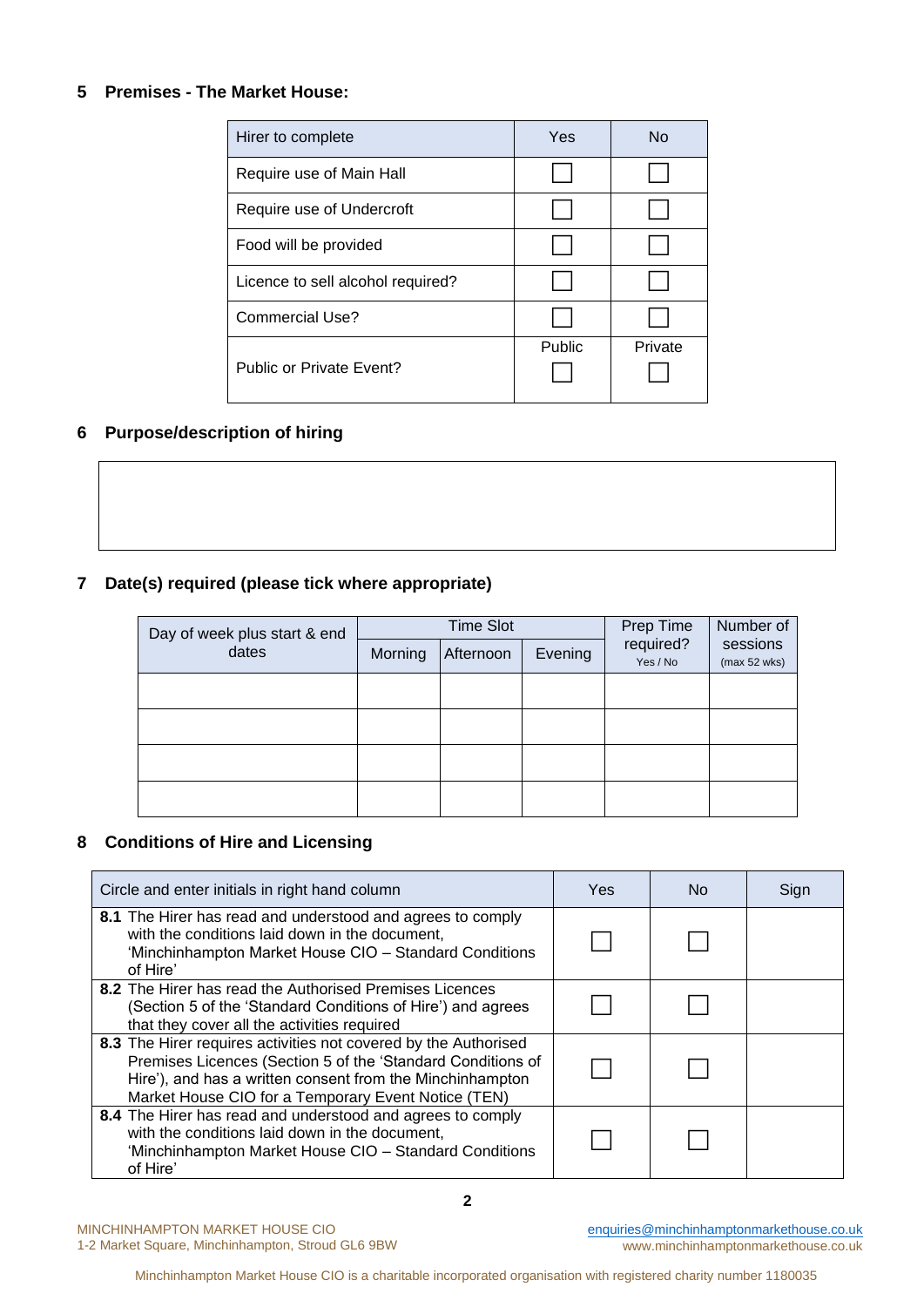### **9 Charges - Hire per Session**

|                                 |                       | Charge | Yes | <b>No</b> | Number of<br>sessions | Total |
|---------------------------------|-----------------------|--------|-----|-----------|-----------------------|-------|
| Hire Fee per session            | <b>See</b><br>Website |        |     |           |                       | £0.00 |
| Extras per session              |                       |        |     |           |                       |       |
| PA System, projector and screen |                       | £50    |     |           |                       | £0.00 |
| Lighting equipment              |                       | £50    |     |           |                       | £0.00 |
| PA and Lighting combined        |                       | £75    |     |           |                       | £0.00 |
| Sound and mixers                | By<br>Arrangement     |        |     |           |                       | £0.00 |
| Licence to sell alcohol         |                       | £21    |     |           |                       | £0.00 |
|                                 |                       |        |     |           | Total                 | £0.00 |

# **10 Payment**

- **10.1** Please pay by bank transfer to CAF Bank, Account No 00032279, Sort Code 40-52-40
- **10.2** Alternatively, please make cheques payable to MMH CIO General.

# **10.3 Please enter your name and invoice number as the payment reference.**

| Deposit (Refundable): | £ |
|-----------------------|---|
| Balance owing:        | £ |
| Cheque enclosed       | £ |
| Paid by bank transfer |   |

### **11 Named Stewards (Private Parties only)**

| Role                            | Name | Contact   | <b>Over 25?</b> |           |
|---------------------------------|------|-----------|-----------------|-----------|
|                                 |      | Telephone | Yes             | <b>No</b> |
| Steward                         |      |           |                 |           |
| Door Steward<br>(evenings only) |      |           |                 |           |
| Door Steward<br>(evenings only) |      |           |                 |           |

### **12 Agreement**

- **12.1** The Hirer agrees with the Minchinhampton Market House CIO to be present at all times (by its authorised representative, if appropriate) during the hiring and to comply fully with this Hire Agreement.
- **12.2** The Parties agree that the Standard Conditions of Hire (dated February 2019) and the Additional Conditions of Hire (dated February 2019) where the hire is for a Private Party, together with any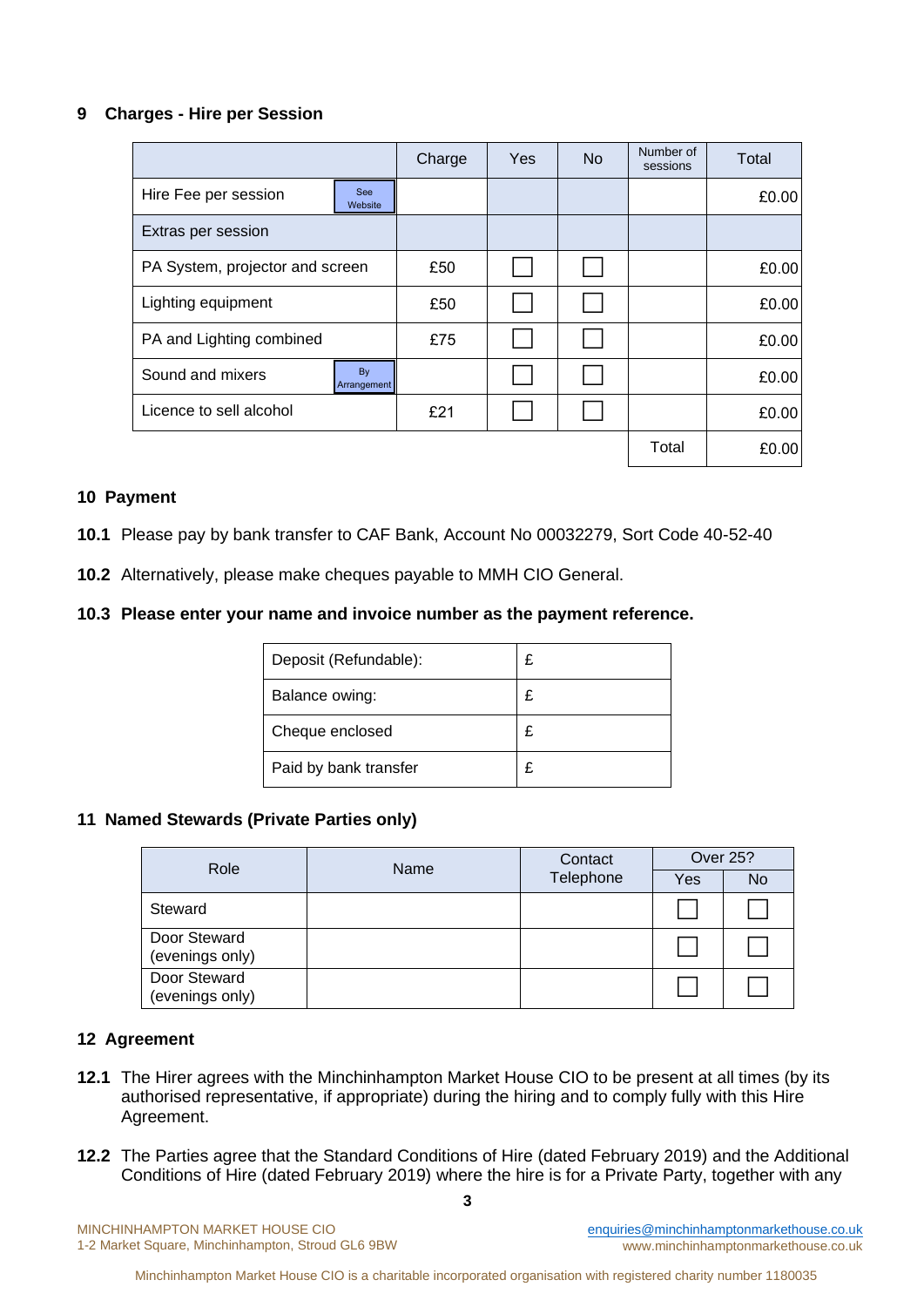additional conditions imposed under the Premises Licence or that the Minchinhampton Market House CIO deem necessary, shall form part of the terms of this Hiring Agreement unless specifically excluded by agreement in writing between the Minchinhampton Market House CIO and the Hirer.

- **12.3** None of the provisions of this Agreement are intended to or will operate to confer any benefit arising under the Contracts (Rights of Third Parties) Act 1999 on a person who is not named as a party to this Agreement.
- **12.4** By signing this document, I confirm:
	- **12.4.1** I have read and agree to comply with all of the above.

**12.4.2** I consent to Minchinhampton Market House holding my name and contact details for internal communication purposes.

| Signed on behalf of Minchinhampton Market House<br>CIO: | Signed on behalf of organisation named at paragraph<br>3 above: |
|---------------------------------------------------------|-----------------------------------------------------------------|
|                                                         |                                                                 |
|                                                         |                                                                 |
| Print name:                                             | Print name:                                                     |
| Date:                                                   | Date:                                                           |
|                                                         |                                                                 |

This Hiring Agreement can be completed by:

- Using free Adobe Reader on your computer
- By Hand

When completed and signed please return (email, post, or by hand) to the Booking Secretary (See details on page 1)

# **PLEASE SEE LETTER OF AUTHORISATION ON FOLLOWING PAGE**